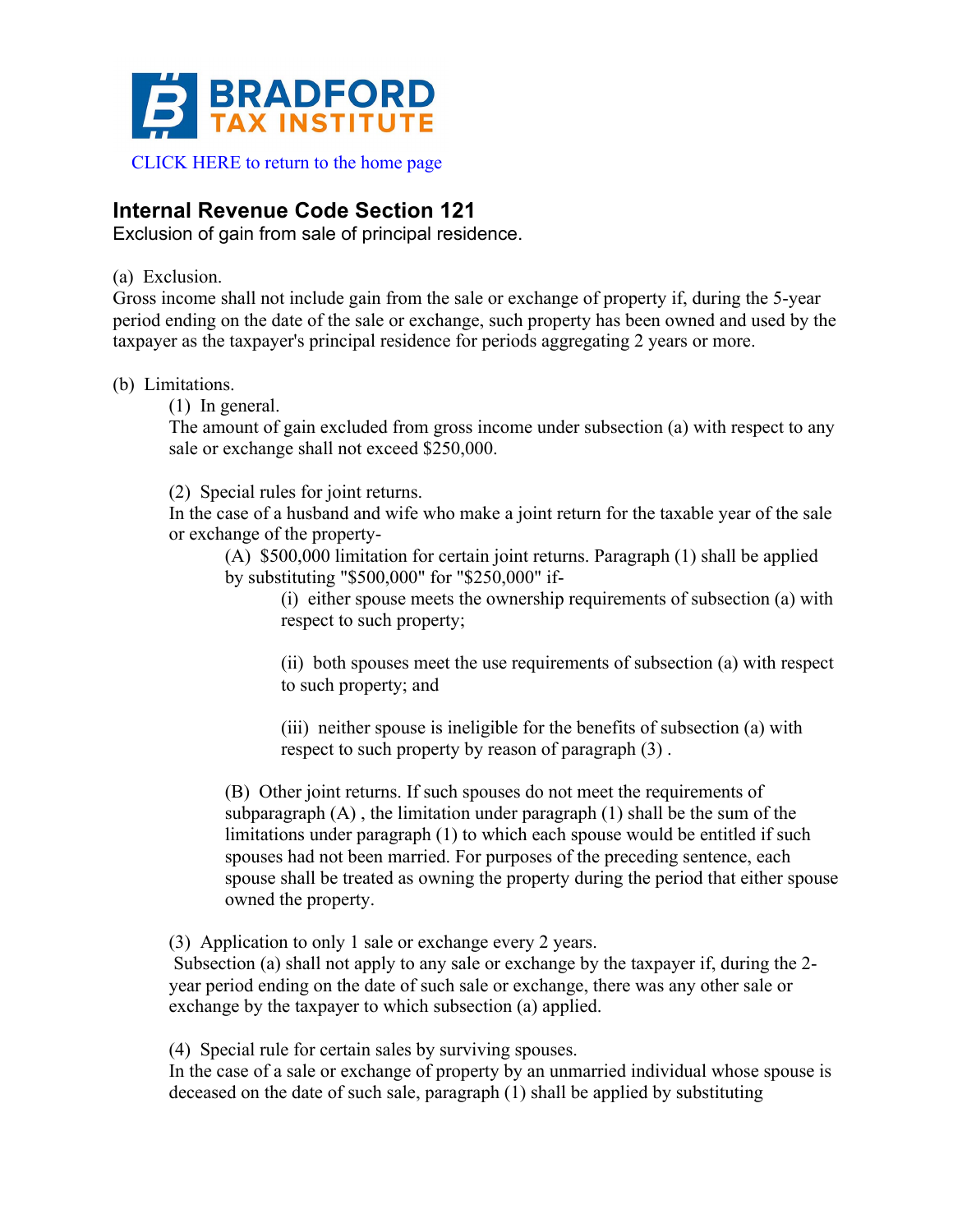"\$500,000" for "\$250,000" if such sale occurs not later than 2 years after the date of death of such spouse and the requirements of paragraph (2)(A) were met immediately before such date of death.

(5) Exclusion of gain allocated to nonqualified use.

(A) In general. Subsection (a) shall not apply to so much of the gain from the sale or exchange of property as is allocated to periods of nonqualified use.

(B) Gain allocated to periods of nonqualified use. For purposes of subparagraph (A) , gain shall be allocated to periods of nonqualified use based on the ratio which-

(i) the aggregate periods of nonqualified use during the period such property was owned by the taxpayer, bears to

- (ii) the period such property was owned by the taxpayer.
- (C) Period of nonqualified use. For purposes of this paragraph (i) In general. The term "period of nonqualified use" means any period (other than the portion of any period preceding January 1, 2009) during which the property is not used as the principal residence of the taxpayer or the taxpayer's spouse or former spouse.
	- (ii) Exceptions. The term "period of nonqualified use" does not include- (I) any portion of the 5-year period described in subsection (a) which is after the last date that such property is used as the principal residence of the taxpayer or the taxpayer's spouse,

(II) any period (not to exceed an aggregate period of 10 years) during which the taxpayer or the taxpayer's spouse is serving on qualified official extended duty (as defined in subsection  $(d)(9)(C)$ ) ) described in clause (i), (ii), or (iii) of subsection  $(d)(9)(A)$ , and

(III) any other period of temporary absence (not to exceed an aggregate period of 2 years) due to change of employment, health conditions, or such other unforeseen circumstances as may be specified by the Secretary.

(D) Coordination with recognition of gain attributable to depreciation. For purposes of this paragraph -

(i) subparagraph (A) shall be applied after the application of subsection  $(d)(6)$ , and

(ii) subparagraph (B) shall be applied without regard to any gain to which subsection  $(d)(6)$  applies.

(c) Exclusion for taxpayers failing to meet certain requirements.

(1) In general.

In the case of a sale or exchange to which this subsection applies, the ownership and use requirements of subsection (a), and subsection  $(b)(3)$ , shall not apply; but the dollar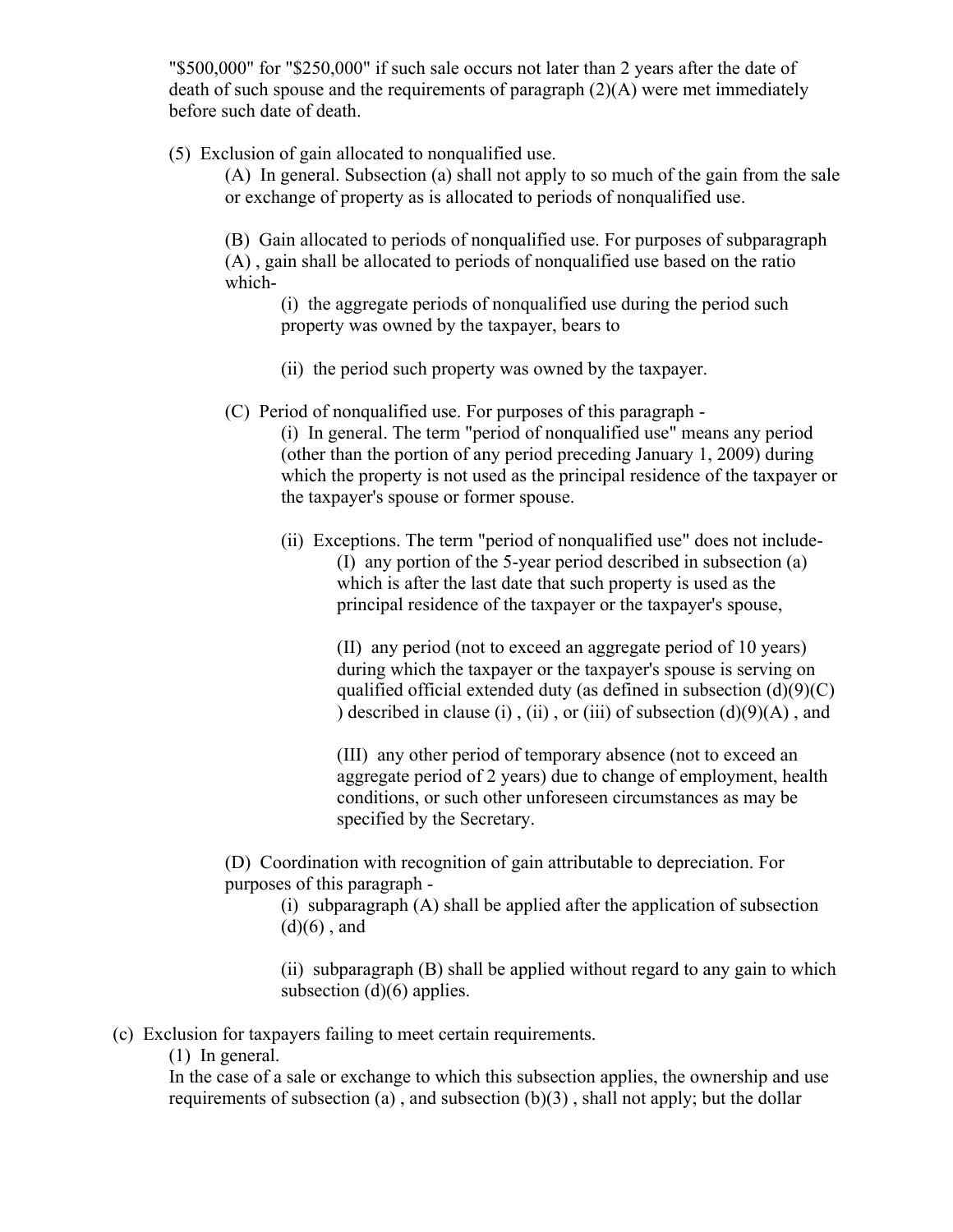limitation under paragraph (1) or (2) of subsection (b) , whichever is applicable, shall be equal to-

(A) the amount which bears the same ratio to such limitation (determined without regard to this paragraph ) as

(B)

(i) the shorter of-

(I) the aggregate periods, during the 5-year period ending on the date of such sale or exchange, such property has been owned and used by the taxpayer as the taxpayer's principal residence; or

(II) the period after the date of the most recent prior sale or exchange by the taxpayer to which subsection (a) applied and before the date of such sale or exchange, bears to

(ii) 2 years.

(2) Sales and exchanges to which subsection applies.

This subsection shall apply to any sale or exchange if-

(A) subsection (a) would not (but for this subsection ) apply to such sale or exchange by reason of-

(i) a failure to meet the ownership and use requirements of subsection (a) , or

(ii) subsection  $(b)(3)$ , and

(B) such sale or exchange is by reason of a change in place of employment, health, or, to the extent provided in regulations, unforeseen circumstances.

## (d) Special rules.

(1) Joint returns.

If a husband and wife make a joint return for the taxable year of the sale or exchange of the property, subsections (a) and (c) shall apply if either spouse meets the ownership and use requirements of subsection (a) with respect to such property.

(2) Property of deceased spouse.

For purposes of this section , in the case of an unmarried individual whose spouse is deceased on the date of the sale or exchange of property, the period such unmarried individual owned and used such property shall include the period such deceased spouse owned and used such property before death.

(3) Property owned by spouse or former spouse.

For purposes of this section -

(A) Property transferred to individual from spouse or former spouse. In the case of an individual holding property transferred to such individual in a transaction described in section 1041(a) , the period such individual owns such property shall include the period the transferor owned the property.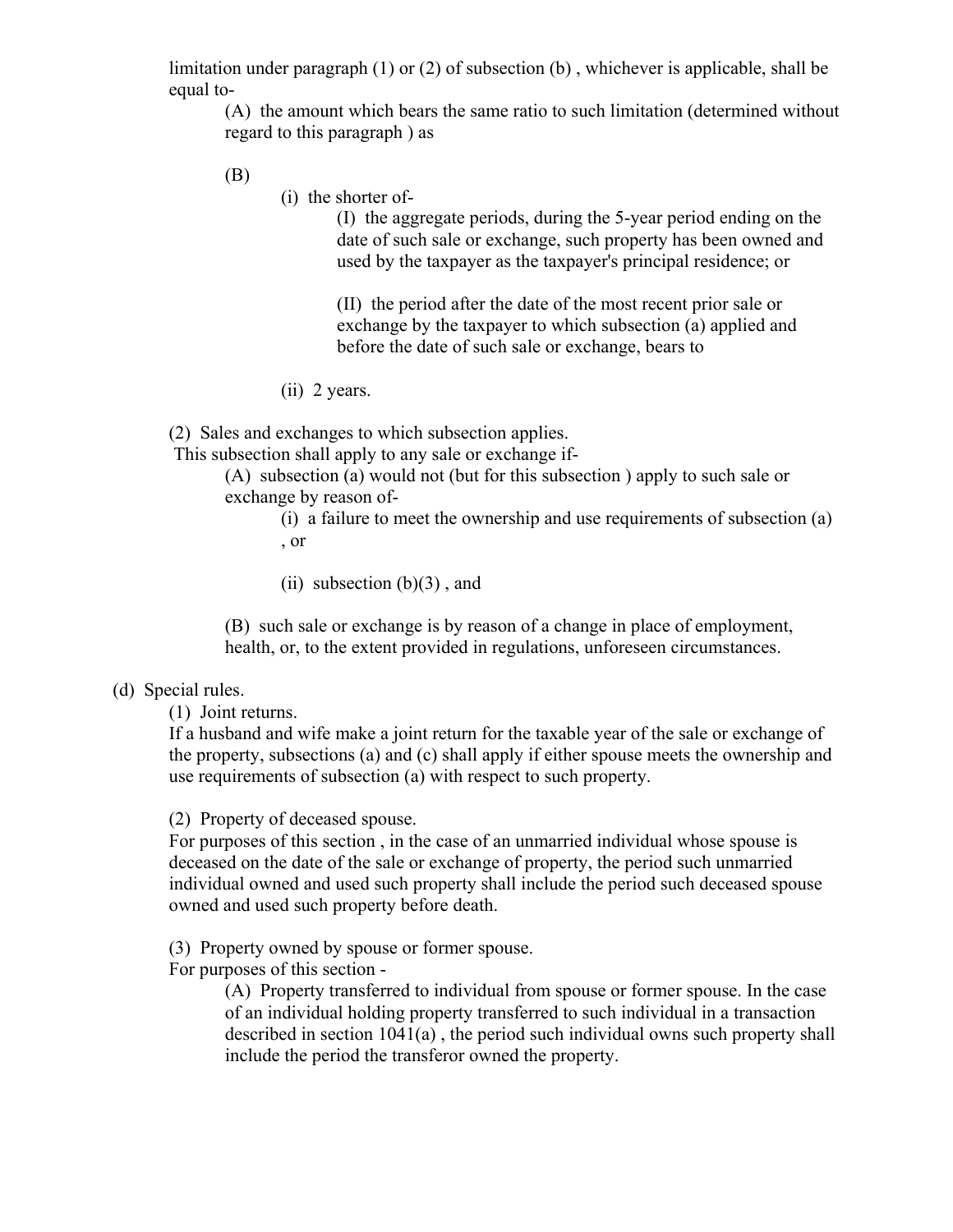Note: Section 121(d)(3)(B), below, is effective for any divorce or separation instrument executed before Jan 1, 2019.

(B) Property used by former spouse pursuant to divorce decree, etc. Solely for purposes of this section , an individual shall be treated as using property as such individual's principal residence during any period of ownership while such individual's spouse or former spouse is granted use of the property under a divorce or separation instrument (as defined in section 71(b)(2) ).

Note: Section 121(d)(3)(B), below, is effective for any divorce or separation instrument executed after Dec. 31, 2018.

(B) Property used by former spouse pursuant to divorce decree, etc. Solely for purposes of this section , an individual shall be treated as using property as such individual's principal residence during any period of ownership while such individual's spouse or former spouse is granted use of the property under a divorce or separation instrument .

Note: Section  $121(d)(3)(C)$ , below, is effective for any divorce or separation instrument executed after Dec. 31, 2018.

(C) Divorce or separation instrument. For purposes of this paragraph, the term "divorce or separation instrument" means-

(i) a decree of divorce or separate maintenance or a written instrument incident to such a decree,

(ii) a written separation agreement, or

(iii) a decree (not described in clause (i)) requiring a spouse to make payments for the support or maintenance of the other spouse.

(4) Tenant-stockholder in cooperative housing corporation.

For purposes of this section , if the taxpayer holds stock as a tenant-stockholder (as defined in section 216 ) in a cooperative housing corporation (as defined in such section), then-

(A) the holding requirements of subsection (a) shall be applied to the holding of such stock, and

(B) the use requirements of subsection (a) shall be applied to the house or apartment which the taxpayer was entitled to occupy as such stockholder.

(5) Involuntary conversions.

(A) In general. For purposes of this section , the destruction, theft, seizure, requisition, or condemnation of property shall be treated as the sale of such property.

(B) Application of section 1033 . In applying section 1033 (relating to involuntary conversions), the amount realized from the sale or exchange of property shall be treated as being the amount determined without regard to this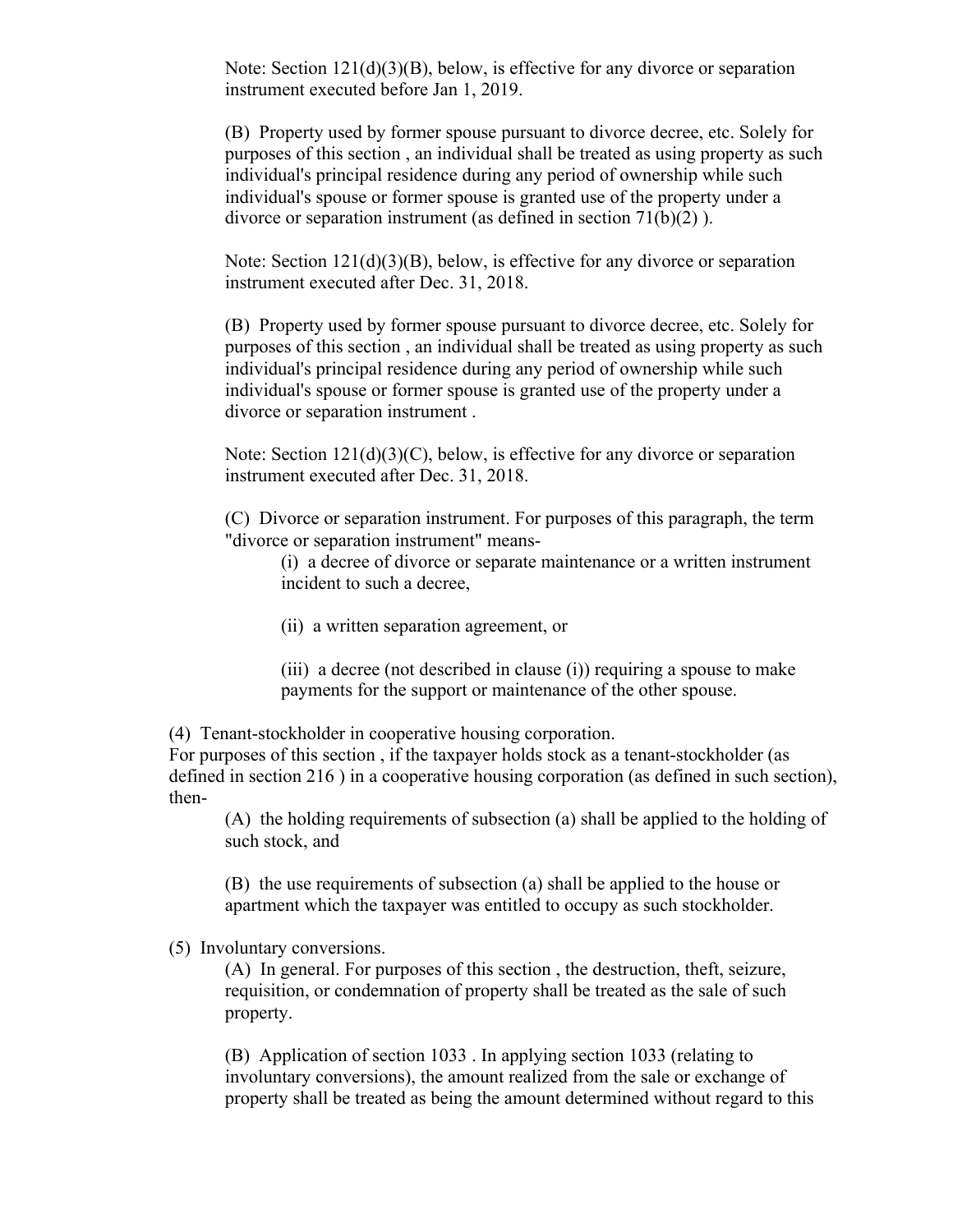section , reduced by the amount of gain not included in gross income pursuant to this section.

(C) Property acquired after involuntary conversion. If the basis of the property sold or exchanged is determined (in whole or in part) under section 1033(b) (relating to basis of property acquired through involuntary conversion), then the holding and use by the taxpayer of the converted property shall be treated as holding and use by the taxpayer of the property sold or exchanged.

(6) Recognition of gain attributable to depreciation.

Subsection (a) shall not apply to so much of the gain from the sale of any property as does not exceed the portion of the depreciation adjustments (as defined in section 1250(b)(3) ) attributable to periods after May 6, 1997, in respect of such property.

(7) Determination of use during periods of out-of-residence care. In the case of a taxpayer who-

(A) becomes physically or mentally incapable of self-care, and

(B) owns property and uses such property as the taxpayer's principal residence during the 5-year period described in subsection (a) for periods aggregating at least 1 year,

then the taxpayer shall be treated as using such property as the taxpayer's principal residence during any time during such 5- year period in which the taxpayer owns the property and resides in any facility (including a nursing home) licensed by a State or political subdivision to care for an individual in the taxpayer's condition.

(8) Sales of remainder interests.

For purposes of this section -

(A) In general. At the election of the taxpayer, this section shall not fail to apply to the sale or exchange of an interest in a principal residence by reason of such interest being a remainder interest in such residence, but this section shall not apply to any other interest in such residence which is sold or exchanged separately.

(B) Exception for sales to related parties. Subparagraph (A) shall not apply to any sale to, or exchange with, any person who bears a relationship to the taxpayer which is described in section 267(b) or 707(b).

(9) Uniformed services, foreign service, and intelligence community.

(A) In general. At the election of an individual with respect to a property, the running of the 5-year period described in subsections (a) and  $(c)(1)(B)$  and paragraph (7) of this subsection with respect to such property shall be suspended during any period that such individual or such individual's spouse is serving on qualified official extended duty-

(i) as a member of the uniformed services,

(ii) as a member of the Foreign Service of the United States, or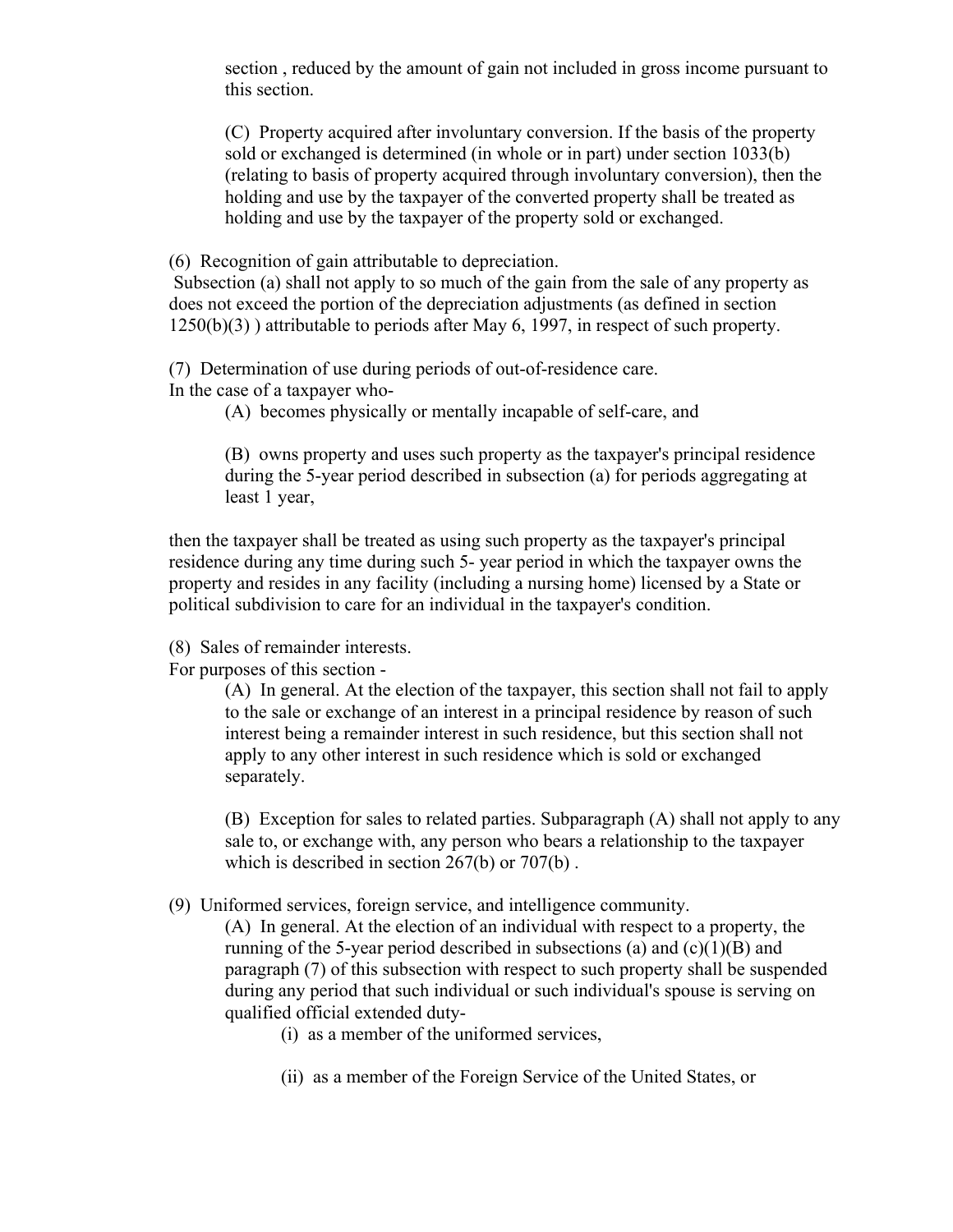(iii) as an employee of the intelligence community.

(B) Maximum period of suspension. The 5-year period described in subsection (a) shall not be extended more than 10 years by reason of subparagraph (A) .

(C) Qualified official extended duty. For purposes of this paragraph - (i) In general. The term "qualified official extended duty" means any extended duty while serving at a duty station which is at least 50 miles from such property or while residing under Government orders in Government quarters.

(ii) Uniformed services. The term "uniformed services" has the meaning given such term by section  $101(a)(5)$  of title 10, United States Code, as in effect on the date of the enactment of this paragraph .

(iii) Foreign Service of the United States. The term "member of the Foreign Service of the United States" has the meaning given the term "member of the Service" by paragraph  $(1)$ ,  $(2)$ ,  $(3)$ ,  $(4)$ , or  $(5)$  of section 103 of the Foreign Service Act of 1980, as in effect on the date of the enactment of this paragraph .

(iv) Employee of intelligence community. The term "employee of the intelligence community" means an employee (as defined by section 2105 of title 5 , United States Code) of-

(I) the Office of the Director of National Intelligence,

- (II) the Central Intelligence Agency,
- (III) the National Security Agency,
- (IV) the Defense Intelligence Agency,
- (V) the National Geospatial-Intelligence Agency,

(VI) the National Reconnaissance Office,

(VII) any other office within the Department of Defense for the collection of specialized national intelligence through reconnaissance programs,

(VIII) any of the intelligence elements of the Army, the Navy, the Air Force, the Marine Corps, the Federal Bureau of Investigation, the Department of Treasury, the Department of Energy, and the Coast Guard,

(IX) the Bureau of Intelligence and Research of the Department of State, or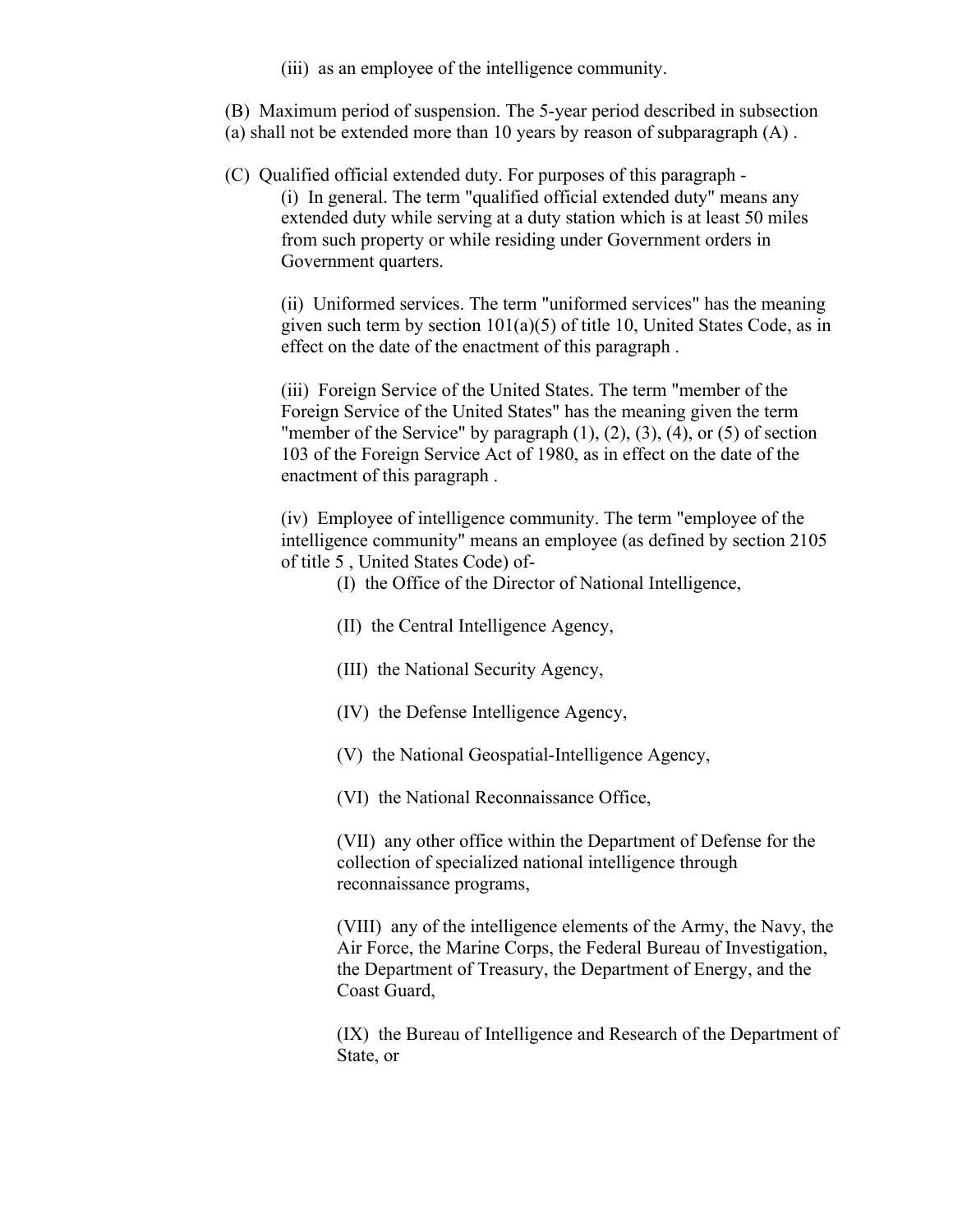(X) any of the elements of the Department of Homeland Security concerned with the analyses of foreign intelligence information.

(v) Extended duty. The term "extended duty" means any period of active duty pursuant to a call or order to such duty for a period in excess of 90 days or for an indefinite period.

- (vi) Repealed.
- (D) Special rules relating to election.

(i) Election limited to 1 property at a time. An election under subparagraph (A) with respect to any property may not be made if such an election is in effect with respect to any other property.

(ii) Revocation of election. An election under subparagraph (A) may be revoked at any time.

## (10) Property acquired in like-kind exchange.

If a taxpayer acquires property in an exchange with respect to which gain is not recognized (in whole or in part) to the taxpayer under subsection (a) or (b) of section 1031 , subsection (a) shall not apply to the sale or exchange of such property by such taxpayer (or by any person whose basis in such property is determined, in whole or in part, by reference to the basis in the hands of such taxpayer) during the 5-year period beginning with the date of such acquisition.

(11) Repealed.

[Ed. Note: Code Sec. 121(d)(11) (as redes. by Sec. 101(a), P.L. 108-121, Sec. 403(ee)(1) of P.L. 109-135), and as provided in Sec. 901, P.L. 107-16, shall be treated as if never enacted. See History of this Code Sec.]

(12) Peace corps.

(A) In general. At the election of an individual with respect to a property, the running of the 5-year period described in subsections (a) and  $(c)(1)(B)$  and paragraph (7) of this subsection with respect to such property shall be suspended during any period that such individual or such individual's spouse is serving outside the United States-

(i) on qualified official extended duty (as defined in paragraph  $(9)(C)$ ) as an employee of the Peace Corps, or

(ii) as an enrolled volunteer or volunteer leader under section 5 or 6 (as the case may be) of the Peace Corps Act (22 U.S.C. 2504, 2505).

(B) Applicable rules. For purposes of subparagraph (A) , rules similar to the rules of subparagraphs (B) and (D) of paragraph (9) shall apply.

(e) Denial of exclusion for expatriates.

This section shall not apply to any sale or exchange by an individual if the treatment provided by section  $877(a)(1)$  applies to such individual.